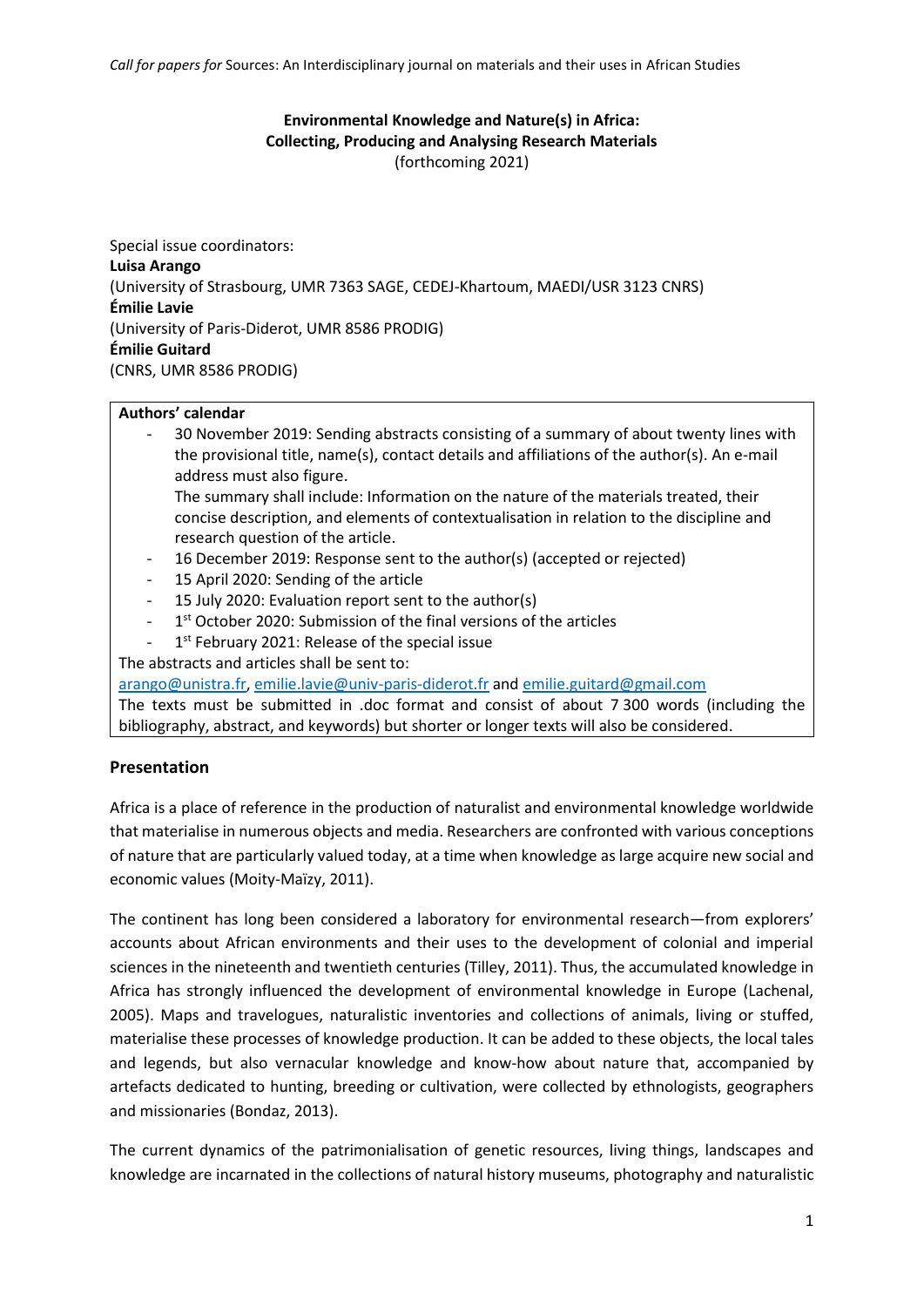drawing. These objects of knowledge have a value that is not only technical or economic, but also an aesthetic, heritage and ecological one. They testify to both the particular relations with African milieus and the procedures put in place to produce environmental knowledge and knowledge on nature(s) in Africa (Tilley & Gordon, 2010) by various social groups: local populations, scientists, amateur or professional naturalists, Africans and Europeans, but also from other continents.

In this framework, the statistics on flora and fauna and climate or biodiversity modelling, which are intended to provide information on the state of African ecosystems and their futures, show significant changes in theoretical and methodological paradigms, but also technical advances and new power relations that are established in relation to knowledge (Pinton, 2014).

This issue of the journal *Sources* would like to place at the centre of reflection those objects that have become research materials and have participated and, for some, still participate in the production, transmission and discussion of naturalistic and environmental knowledge in Africa and about Africa. Their analysis makes it possible to elucidate the various, often neglected, forms of co-production of knowledge, starting from the work of identifying, selecting and translating accomplished for European explorers by the local populations who were qualified in some works as "dark companions" (Simpson, 1975, Chrétien, 2005). Cooperation between research assistants and anthropologists and sociologists in colonial Africa in the 1940s-1950s (Schumaker 2001; Lawrance et al., 2006) and current intercontinental collaborations with African scientists can be considered within these forms of knowledge coproduction.

These questions are rooted in the theoretical framework of the "material turn" that invites us to first look at the hands, the eyes and the material context of "those who know" in order to try to understand, through them, the production and circulation of knowledge (Latour, 1987: 32). It is important to return to the origins and academic traditions of these experts, African or otherwise, to account for both the material inequalities inherent in the production of environmental knowledge, but also the influence of cultural contexts, creativity and the scientific do-it-your-self approach they propose in their work.

In addition to the geographical and historical contextualisation of references to the nature(s) we encounter in our fields, this reflection around the materiality of naturalistic knowledge allows to question our epistemological positioning. As researchers, it is necessary to consider our relationship to the knowledge regimes mobilised by our interlocutors and the institutions we study (Stehr, 2000). Thus, particular attention will be paid to the objects and media collected in the contexts of referencing, systematisation, learning, teaching, exchange and controversy regarding environmental knowledge in Africa.

This attention is important in a moment of proliferation of international biodiversity management programmes or public conservation policies that often rely on the classical model of knowledge transfer from "erudite knowledge" (scientific, expert or academic) to "secular knowledge" (practical or popular) (Steyart, 2006). It is within the framework of environmental regulations, which are supposed to induce changes in practices, that notions such as "ethno-ecology" or "traditional environmental knowledge" emerge. These have been the subject of many controversies concerning the simplistic instrumentalisation of vernacular typologies (Roy et al., 2000). In this normative context, management plans, charters for protected sites, environmental protection awareness sheets and even school and university education programs (Berthelot, 2008, Losego, 2008) are objects that act as "vectors of learning" (Kaine, 2002: 176) and can become sources to be highlighted or discussed.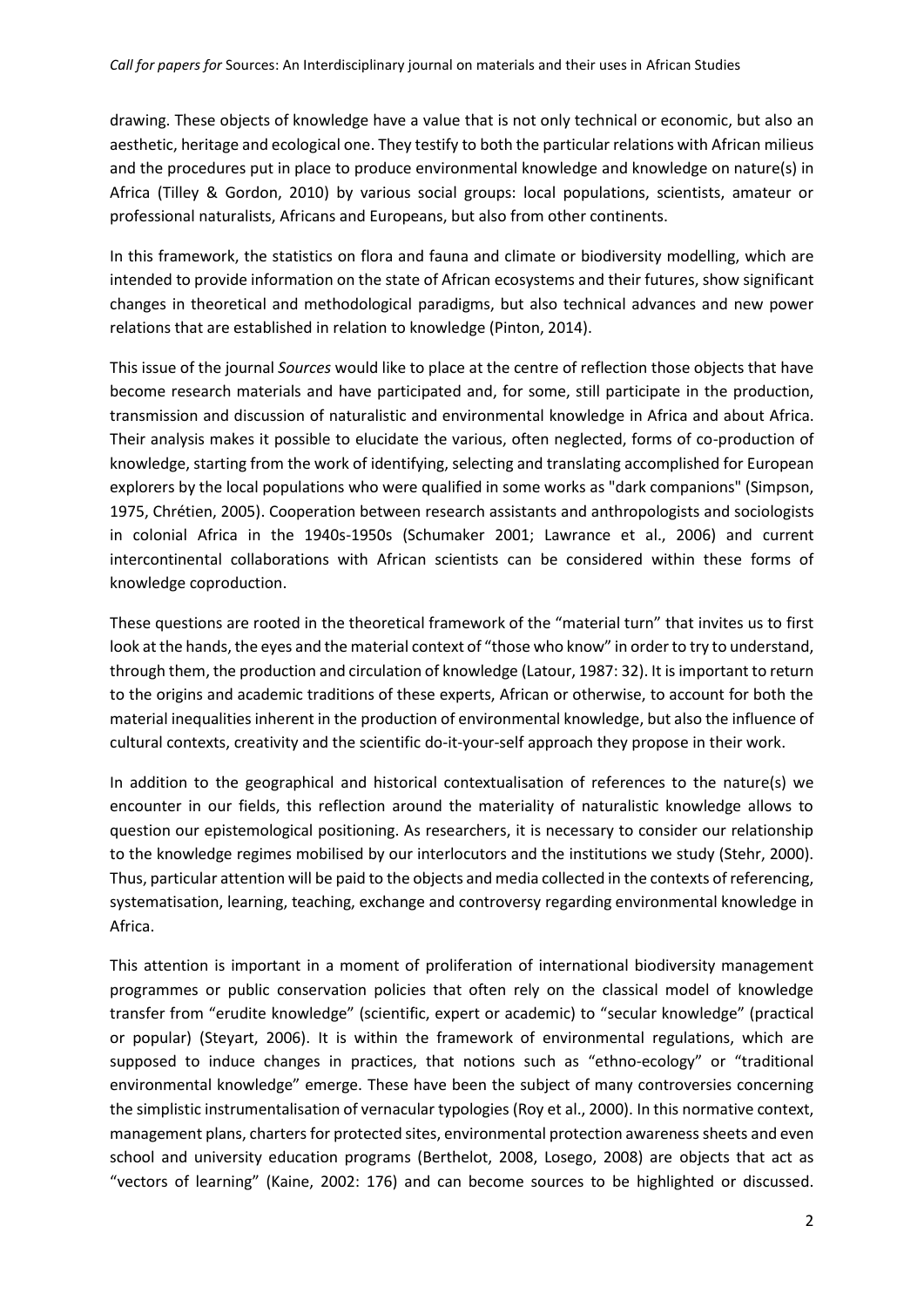Starting from the idea that they are the result of the choices and relationships between the actors involved, they invite us to interrogate the dichotomic qualifications of nature and epistemic communities, but also the essentialist conceptions of knowledge. This debate is thus about a discussion of power relations between very diverse regimes of truth or classification systems of life, stemming from knowledge communities increasingly called upon to collaborate in Africa (Jankowski, 2013; Gowing et al., 2004; Viard-Crétat, 2016).

These objects of knowledge are also multiplying with the increase in ecological emergencies on a global scale and in Africa, a continent particularly affected, in parallel with technical innovations in environmental research and communication. Pollution imagery, lists of endangered species, educational documentaries and radio and television programmes confront researchers, beyond scientific rhetoric, with the material transformation of the environment. This question is part of broader debates on the democratisation of environmental knowledge, the accessibility of knowledge and the modalities of research governance. It is related to the emergence of environmental movements on the African continent, for which it has been demonstrated that the engagement of actors often participants in the construction of identities and otherness (Gommart et Hennion, 1999; Callon, 2006). Participatory science and interventional research or action research are also dynamics to be considered in this context (Leach and Fairhead, 2002). They produce research materials that mediate between diverse knowledge. Thus, citizen databases, mental maps or attempts to translate localised knowledge are situated in a context in which the geography and the economy of knowledge are profoundly transformed. These objects, the sources of our analyses, contribute to the production of a new "geopolitics of knowledge capacities" (Vinck, 2017: 2–3), for which the dissemination mechanisms and modes of circulation, appropriation and recognition call into question the usual power centres of their production.

There are many ways to deal with these sources of environmental knowledge in Africa. Returning to the materiality of these objects of knowledge (technical characteristics, mobility capacity, appropriation, clarity, fidelity, performance) makes it possible to discuss the interest of certain technical innovations or the economic and social cost of environmental research in Africa. The genealogical path of certain objects, meanwhile, can make it possible to follow filiations between schools of thought or institutions, to reveal ways of co-producing knowledge or to identify changes in how to apprehend and understand the natures of the continent. It is also possible to highlight the various arrangements by which these "frontier objects" or "intermediate objects" are located (Vinck, 2009, Griesement and Star, 1989), to underline the relationships that actors play between them, with these artefacts of knowledge and with natures. Lastly, semiological (perception) and phenomenological (experience) approaches, decrypting the aesthetic, sensory and even artistic dimensions of certain sources, can inform us about the place of affects, the recognition and the attachments that environmental issues in Africa can generate. Without being exhaustive, these approaches constitute the many lines of thought that should be enriched and developed in this collective issue.

## **Bibliography**

Berthelot, Michèle. 2008. 'La dimension critique de l'éducation relative à l'environnement dans un pays en développement : réflexions issues d'une expérience sénégalaise'. *Éducation relative à*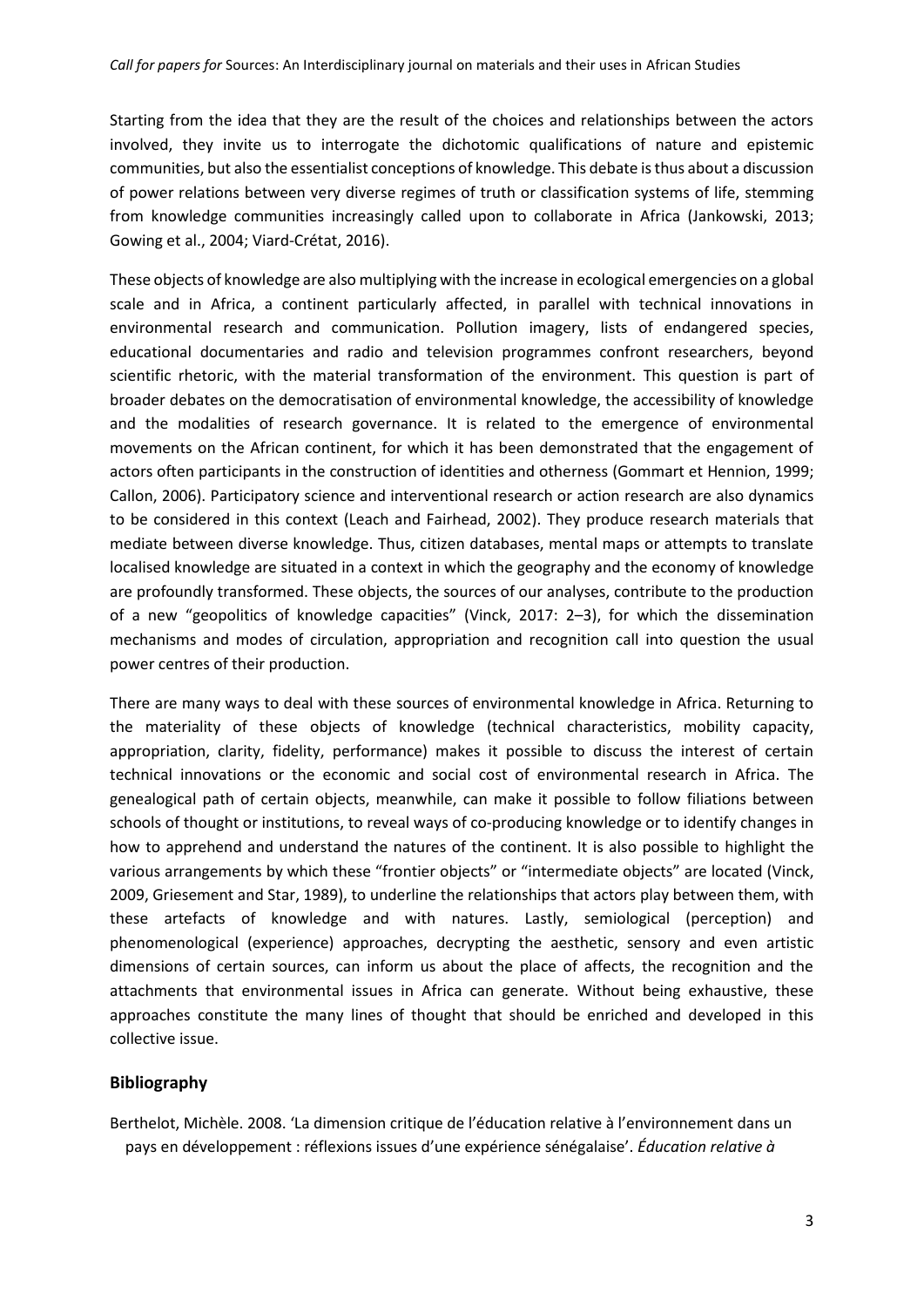*l'environnement. Regards - Recherches - Réflexions* 7 (September). [http://journals.openedition.org/ere/3209.](http://journals.openedition.org/ere/3209)

- Bicker, Alan, Roy Ellen, Peter Parkes, Roy Ellen, and Peter Parkes. 2003. *Indigenous Environmental Knowledge and Its Transformations: Critical Anthropological Perspectives*. Routledge. [https://doi.org/10.4324/9780203479568.](https://doi.org/10.4324/9780203479568)
- Bondaz, Julien. 2013. 'L'ethnographie parasitée ? Anthropologie et entomologie en Afrique de l'Ouest (1928-1960)'. *L'Homme. Revue française d'anthropologie*, no. 206 (June): 121–50. [https://doi.org/10.4000/lhomme.24519.](https://doi.org/10.4000/lhomme.24519)
- Callon, Michel. 2013. 'Pour Une Sociologie Des Controverses Technologiques'. In *Sociologie de La Traduction : Textes Fondateurs*, edited by Madeleine Akrich and Bruno Latour, 135–57. Sciences Sociales. Paris: Presses des Mines. [http://doi.org/10.4000/books.pressesmines.1196.](http://doi.org/10.4000/books.pressesmines.1196)
- Chrétien, Jean-Pierre. 2005. 'Les premiers voyageurs étrangers au Burundi et au Rwanda : les "compagnons obscurs" des "explorateurs"'. *Afrique histoire* 4 (2): 37–72. [https://www.cairn.info/revue-afrique-et-histoire-2005-2-page-37.htm.](https://www.cairn.info/revue-afrique-et-histoire-2005-2-page-37.htm)
- Gomart, E., and A. Hennion. 1999. 'A sociology of attachment: music amateurs, drug users". In *Actor Network Theory and After*, edited by J. Law and J. Hassard, J.: 220–7. Oxford: Blackwell.
- Gowing, J., R. Payton, and M. Tenywa. 2004. 'Integrating Indigenous and Scientific Knowledge on Soils: Recent Experiences in Uganda and Tanzania and Their Relevance to Participatory Land Use Planning'. *Uganda Journal of Agricultural Sciences* 9 (1): 184-191–191. [https://www.ajol.info/index.php/ujas/article/view/134887.](https://www.ajol.info/index.php/ujas/article/view/134887)
- Kaine, Élisabeth. 2002. 'Les objets sont des lieux de savoir'. *Ethnologies* 24 (2): 175–90. [https://doi.org/10.7202/006645ar.](https://doi.org/10.7202/006645ar)
- Lachenal, Guillaume. 2005. 'L'invention africaine de l'écologie française. Histoire de la station de Lamto (Côte d'Ivoire), 1942-1976'. *La revue pour l'histoire du CNRS*, no. 13 (November). [https://doi.org/10.4000/histoire-cnrs.1662.](https://doi.org/10.4000/histoire-cnrs.1662)
- Latour, Bruno. 1987. 'Les "Vues" de l'esprit'. *Réseaux. Communication - Technologie - Société*, no. 27: 79–96. [https://doi.org/10.3406/reso.1987.1322.](https://doi.org/10.3406/reso.1987.1322)
- Lawrance, B.N., E.L. Osborn, and R.L. Roberts, ed. 2006. *Intermediaries, Interpreters, and Clerks: African Employees in the Making of Colonial Africa*. Madison: University of Wisconsin Press.
- Leach, Melissa, and James Fairhead. 2002. 'Modes de contestation : le "savoir indigène" et la "science des citoyens" en Afrique de l'Ouest et dans les Caraïbes'. *Revue internationale des sciences sociales*, no. 173: 337–51. [https://doi.org/10.3917/riss.173.0337.](https://doi.org/10.3917/riss.173.0337)
- Losego, Philippe. 2008. 'Quelle politique de la science pour un pays intermédiaire ? Le cas des sciences de la nature en Afrique du Sud (1945-2006)'. *Revue d'anthropologie des connaissances* 2 (3): 361–90. [https://doi.org/10.3917/rac.005.0361.](https://doi.org/10.3917/rac.005.0361)
- Moity-Maïzy, P., ed. 2011. *Savoirs et reconnaissance dans les sociétés africaines*. Paris: Éditions Karthala.
- Pinton, Florence. 2014. 'De la période coloniale au développement durable. Le statut des savoirs locaux sur la nature dans la sociologie et l'anthropologie françaises'. *Revue d'anthropologie des connaissances* 8 (2): 425–50. [https://doi.org/10.3917/rac.023.0425.](https://doi.org/10.3917/rac.023.0425)